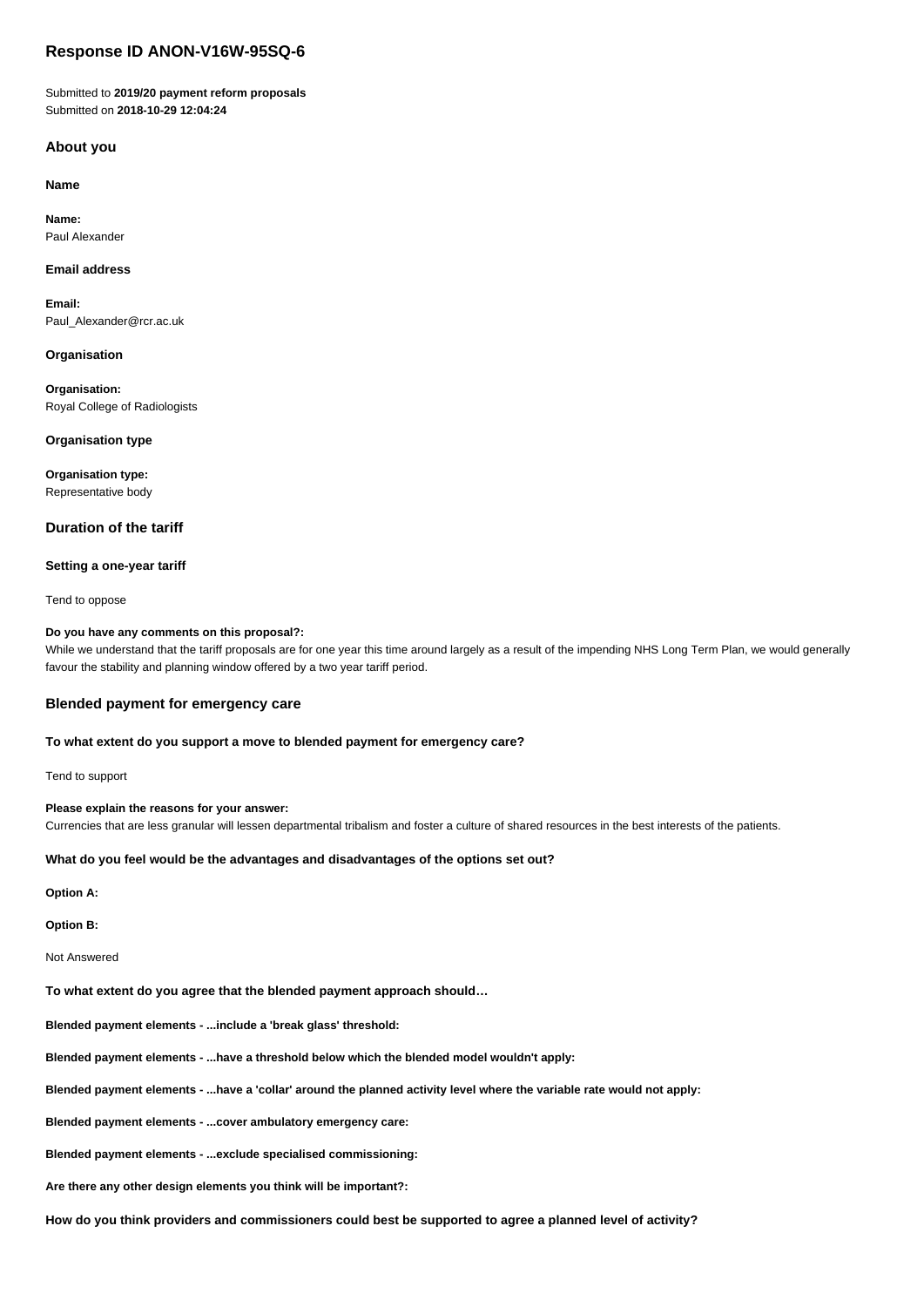#### **Support agreed activity level:**

### **Are there any barriers that you think might make implementing a blended payment approach difficult?**

**Blended barriers:**

**Do you have any other comments on this proposal?**

**Blended other comments:**

#### **Outpatient attendances**

#### **To what extent do you support this proposal?**

Neither support or oppose

#### **Do you have any comments on this proposal?:**

The PbR system is already non-reflective in accommodating for the increasing complexity and frequency of imaging and of consultant radiologists' clinical expertise and time expended to translate these images. As Trusts often use tariff balance sheets for workforce planning, the RCR is concerned that this proposal may be further reductive for making the case that radiologists have a crucial role for patient care and are more than just a commodity. If used appropriately, the proposal has huge potential benefit in freeing up consultant time and fostering new and innovative practice, but in practice, the reduction or parity with consultant tariff could cause further unseen pressures – inevitably if there is complexity beyond the scope of practice of a non consultant, then this is escalated and the additional work generated for consultants is not accounted for.

## **Market forces factor**

## **To what extent do you support this proposal?**

Tend to support

**Do you have any comments on this proposal?:**

# **Centralised procurement (SCCL)**

# **Would you prefer the overhead costs of SCCL to be funded by an adjustment to the tariff cost uplift factor or through a mark-up on product prices?**

Tariff cost uplift factor

#### **Please explain the reason for your answer:**

Consistency, centralized funding mechanisms and lower procurement prices can only be of benefit to patient care, as in practice, these elements are all inherently useful in reducing unwarranted variation.

## **Do you have any other comments on this proposal?**

**SCCL any other comments:**

**Other areas of work**

## **Currency design and specification**

Tend to support

**Do you have any comments on this proposal?:**

**Evidence-based interventions**

Not Answered

**Do you have any other comments on this proposal?:**

#### **Best practice tariffs**

Strongly support

#### **Do you have any comments on these proposals?:**

The document suggests that the key measures for emergency laparotomy would be Consultant Surgeon and Anesthetist supervision and access to critical care beds post operatively. However, we are aware that some guidelines are currently being developed for managing high risk surgical patients, in which rapid access to CT scanning and formal reporting are being specified (with specified timeframes not dissimilar to trauma patients). It would be interesting to know if there were any plans to include these metrics for Radiology within this best practice tariff.